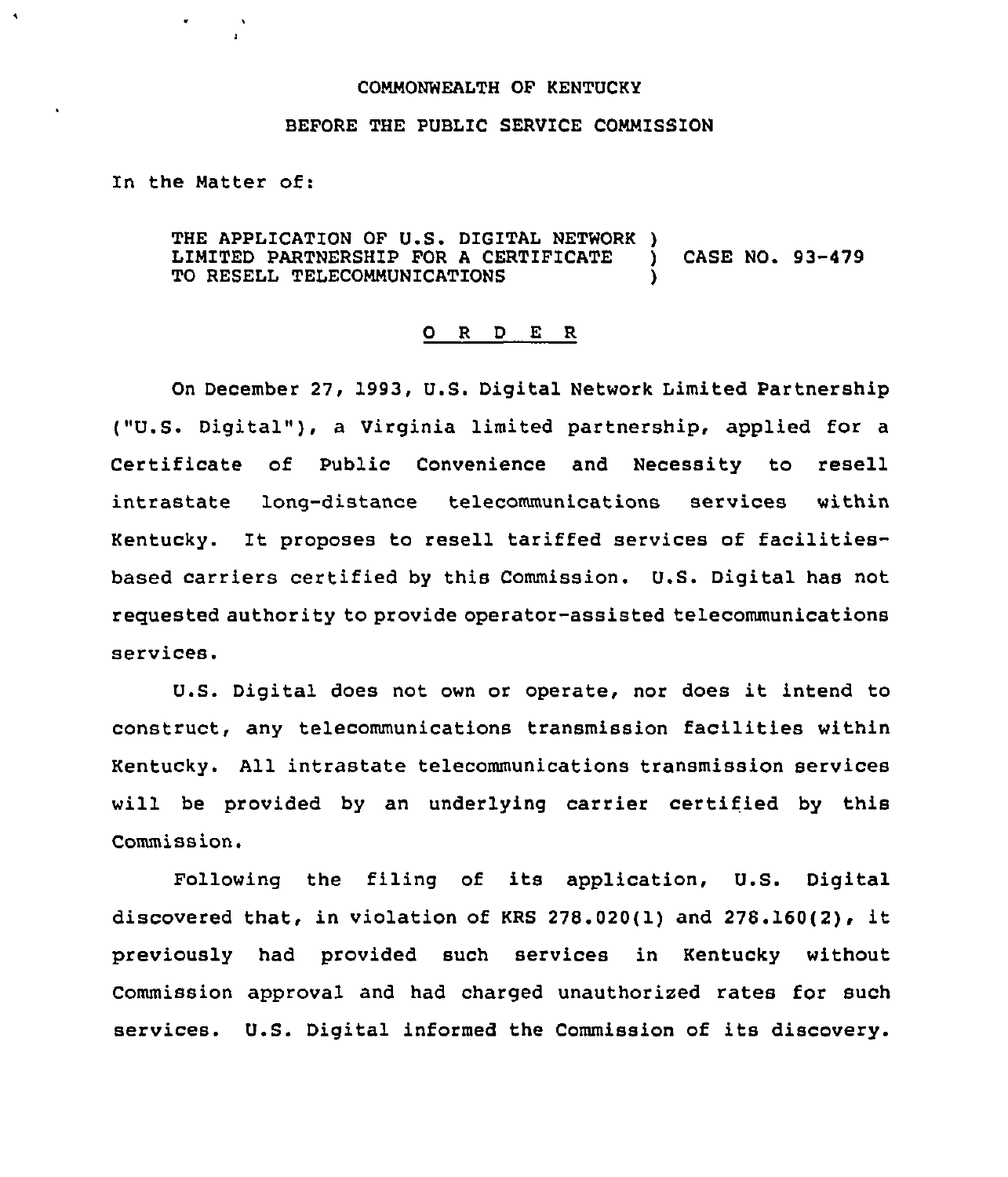On March 31, 1994, U.S. Digital and Commission Staff executed a Settlement Agreement on issues presented by U.S. Digital's earlier actions and presented it to the Commission for its approval. The Settlement Agreement requires U.S. Digital to return all amounts improperly collected within 60 days,<sup>3</sup> to cease billing and collecting charges for intrastate services provided within Kentucky pending approval of its application for a certificate, and to pay <sup>a</sup> penalty of \$100. It further requires U.S. Digital to file monthly reports on these refunds.

 $\bullet$  . <br> <br> <br> <br> <br> <br> <br> <br> <br><br><br><br><br>

 $\sim 100$ 

Raving considered the evidence of record and being otherwise sufficiently advised, the Commission finds that:

l. U.S. Digital has the financial, managerial, and technical ability to provide utility service.

2. The public convenience and necessity require the provision of U.S. Digital's proposed telecommunication services.

3. U.S. Digital should be authorized to resell intrastate long-distance telecommunications services within the Commonwealth of Kentucky.

4. U.S. Digital's rates for the proposed services are fair, just, and reasonable and should be approved.

5. The Settlement Agreement, appended hereto, is in accordance with the law, results in a reasonable resolution of the

 $\overline{\mathbf{3}}$ U.S. Digital estimates that approximately \$275.51 in unlawful charges were billed and collected.

<sup>4</sup> See Re InterLATA Toll Competition, 122 PUR4th 565, 589 (Ky. PSC) (Nay 6, 1991).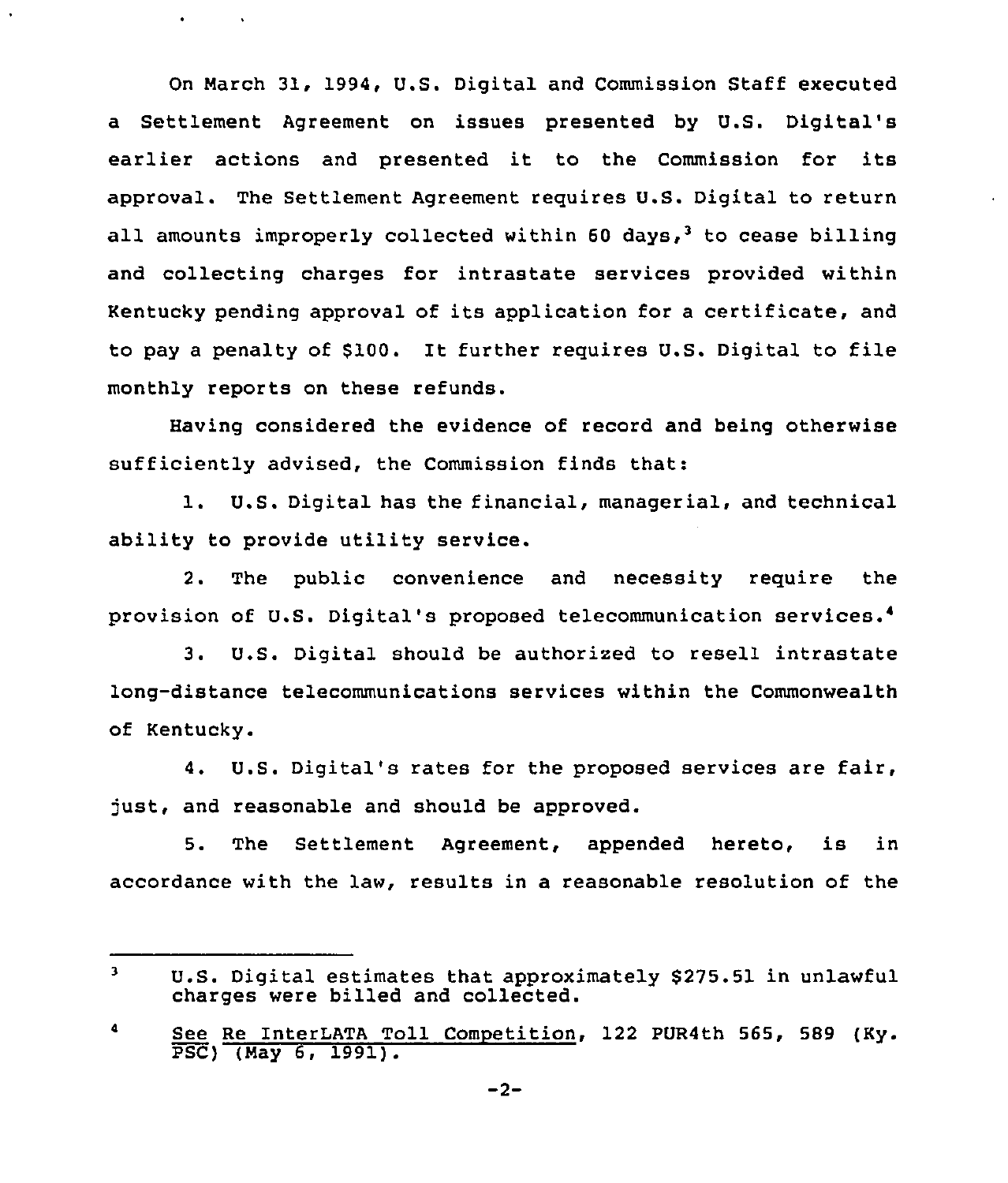issues raised by U.S. Digital's collection of unauthorized rates, and is in the public interest.

IT IS THEREFORE ORDERED that:

 $\bullet$  . The  $\bullet$  .  $\bullet$ 

l. U.S. Digital is granted authority to resell intrastate long-distance telecommunications services within the Commonwealth of Kentucky on and after the date of this Order.

2. U.S. Digital's authority to provide service is strictly limited to those services described in its application.

3. U.S. Digital shall provide intraLATA services in accordance with the restrictions and conditions of service set forth in the Commission's Order of Nay 6, 1991 in Administrative Case No. 323.<sup>5</sup>

U.S. Digital's rates for its proposed services are approved.

5. Within 30 days of the date of this Order, U.S. Digital shall file tariff sheets which contain its approved rates and conform to the restrictions and conditions of service contained herein.

6. The Settlement Agreement, appended hereto, is incorporated in this Order as if fully set forth herein.

7. The terms and conditions set forth in the Settlement Agreement are adopted and approved.

8. A penalty in the amount of \$100 is assessed against U.S. Digital.

 $\mathbf{s}$ Id. at 590.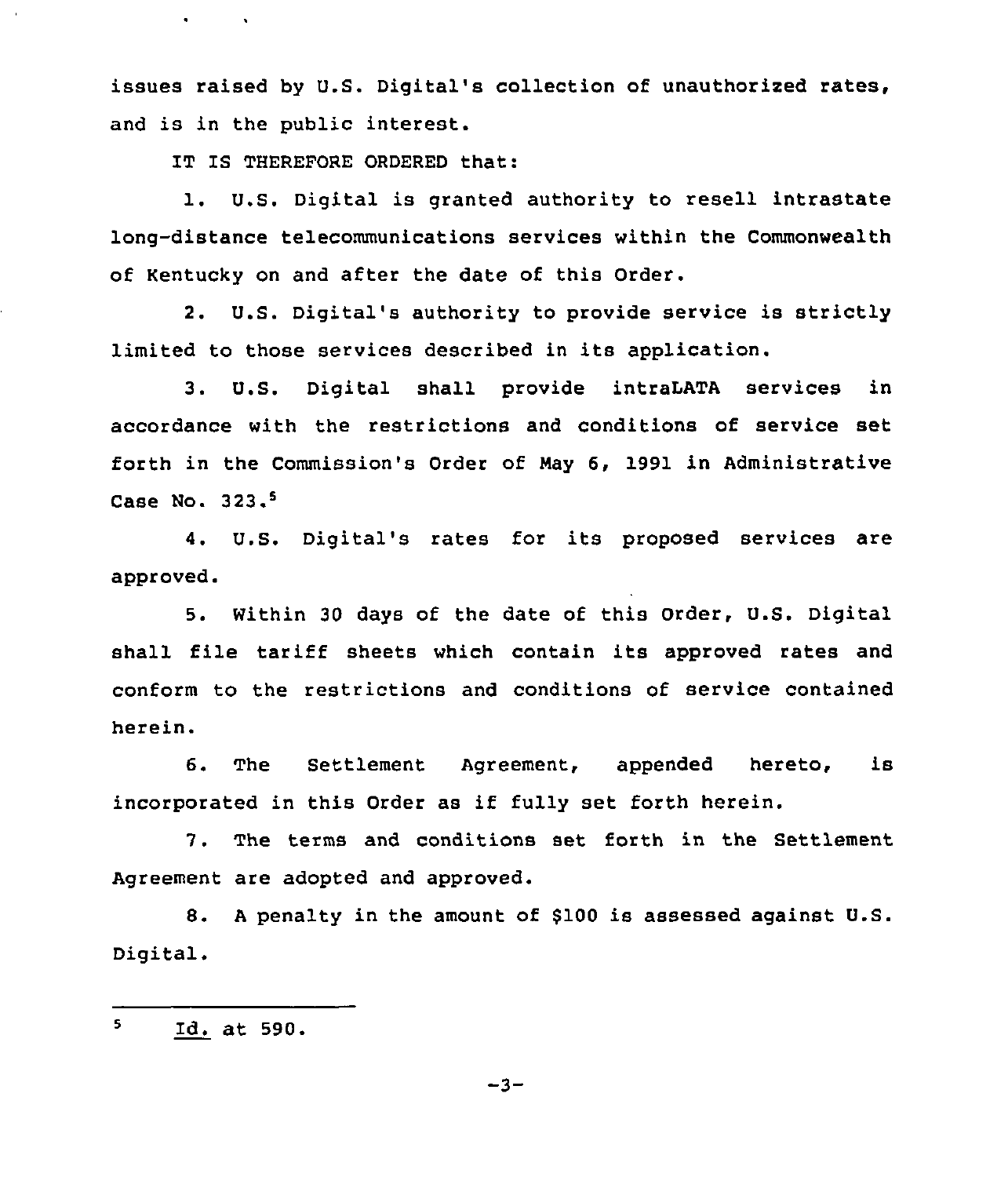9. U.S. Digital shall pay the assessed penalty within <sup>20</sup> days of the date of this Order by certified or cashier's check made payable to "Treasurer, Commonwealth of Kentucky." This check shall be delivered to Office of General Counsel, Public Service Commission of Kentucky, 730 Schenkel Lane, P. O. Box 615, Frankfort, Kentucky, 40602.

Done at Frankfort, Kentucky, this 22nd day of April, 1994.

# PUBLIC SERVICE COMMISSION

Chairman

**Commissione** 

ATTEST:

Executive Di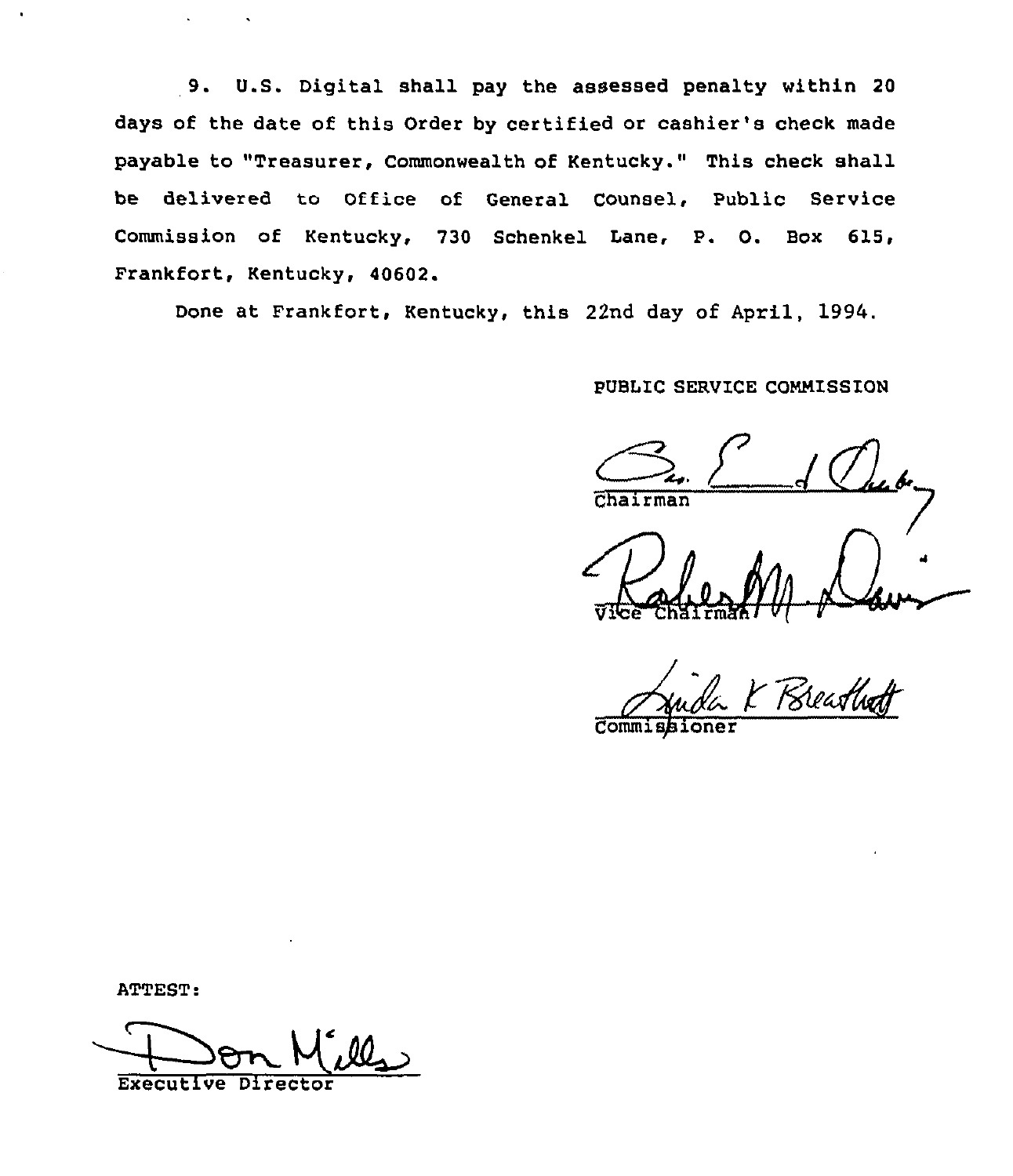**ALL CIANTY** 

AN APPENDIX TO AN ORDER OF THE KENTUCKY PUBLIC SERVICE COMMISSION IN CASE NO. 93-479 DATED APRIL 22, 1994.

COMMONWEALTH OF KENTUCKY

BEFORE THE PUBLIC SERVICE COMMISSION

In the Matter of:

THE APPLICATION OF U.S. DIGITAL NETWORK LIMITED PARTNERSHIP FOR A CERTIFICATE TO RESELL TELECOMMUNICATIONS SERVICE  $\left\{ \right\}$ ) CASE NO. 93-479 )

## SETTLEMENT AGREEMENT RELATING TO U.S. DIGITAL NETWORK LIMITED PARTNERSHIP'S ALLEGED VIOLATION OF KRS 278. 020 AND KRS 278.160

WHEREAS, on February 28, 1994, U.S. Digital Network Limited Partnership ("Applicant") disclosed to the Commission that it had provided telecommunications services within the Commonwealth of Kentucky prior to receiving a Certificate of Public Convenience and Necessity and had charged fees for such services which were not on file with the Public Service Commission; and

WBEREAS, Applicant and Commission Staff have reached an agreement to resolve all outstanding issues related to Applicant's provision of telecommunications services within the Commonwealth prior to receiving a Certificate of Public Convenience and Necessity; and

WHEREAS, Applicant agrees to pay a penalty of One Hundred Dollars (\$100 .00) and to make refunds or credits to all customers in accordance with paragraphs <sup>2</sup> and <sup>3</sup> of this Agreement,

NOW, THEREFORE, be it resolved that:

1. Applicant shall pay a penalty in the amount of One Hundred Dollars (6100.00) to be paid in full within ten (10) days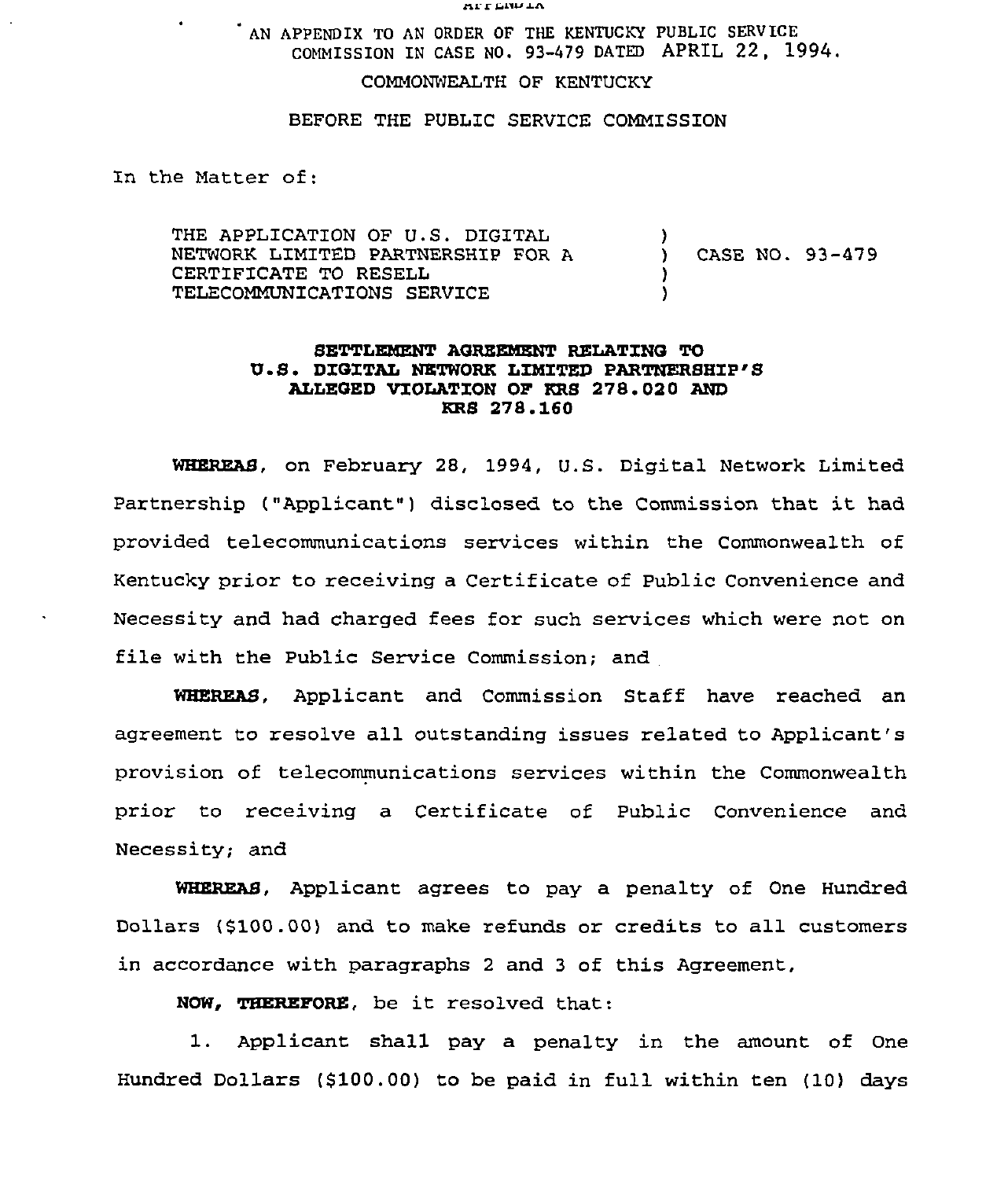of an order approving this Settlement Agreement. <sup>A</sup> certified check for the full amount of the penalty shall be made payable to the Kentucky State Treasurer and delivered to the Office of General Counsel of the Commission. 730 Schenkel Lane, Frankfort, Kentucky 40601.

**All Contracts** 

2. Upon the issuance of an Order by the Commission approving and adopting this Settlement Agreement, Applicant shall commence making refund payments or credits to all customers for all charges billed by Applicant for intrastate telecommunications services from December 1, 1993 until such time as Applicant is authorized to provide intrastate services. Within sixty (60) days of the date of such Order approving and adopting this Settlement Agreement, Applicant shall complete the crediting and refunding.

3. Within thirty (30) days from the date of such Order accepting this Settlement Agreement, Applicant shall submit a verified statement listing the names, addresses, amounts paid, and method of payment for customers entitled to and receiving a refund or credit. Thereafter, Applicant shall provide monthly reports to the Commission in performing its obligations under this Settlement Agreement.

4. This Settlement Agreement is submitted for purposes of resolving any violations of KRS Chapter 278 which may have resulted from Applicant's provision of telecommunications services within the Commonwealth of Kentucky prior to obtaining a Certificate of Public Convenience and Necessity and is not deemed binding upon the signatories with respect to any other issue in this proceeding.

 $-2-$